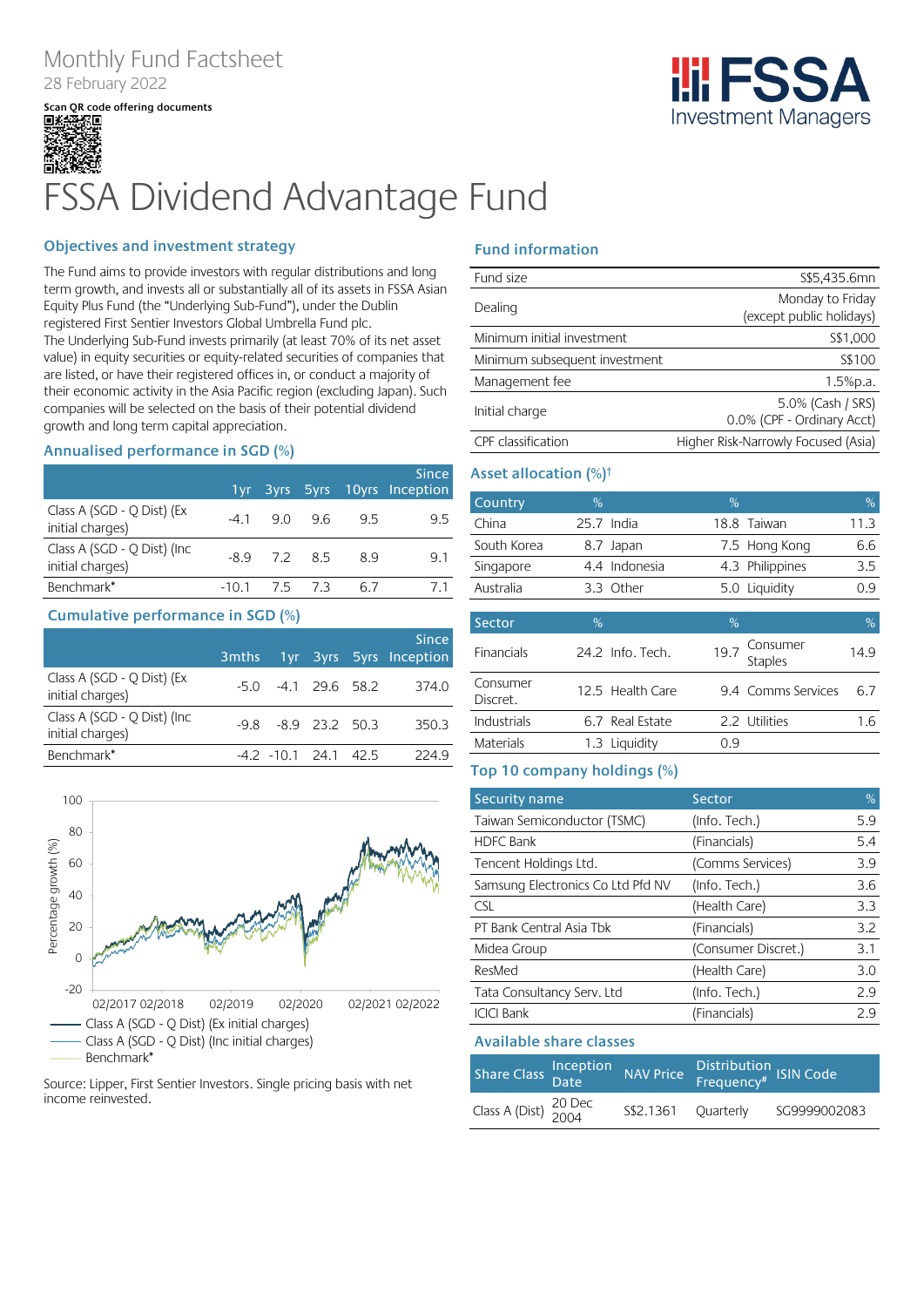

# FSSA Dividend Advantage Fund

### **For further information**

| Distributor hotline:       | +65 6580 1360 | Website: | www.firstsentierinvestors.com              |
|----------------------------|---------------|----------|--------------------------------------------|
| Investor services hotline: | +65 6580 1390 | Address: | 79 Robinson Road, #17-01, Singapore 068897 |
| Facsimile:                 | +65 6538 0800 |          |                                            |

### **Important Information**

- # First Sentier Investors (Singapore) ("FSIS") intends to make quarterly distributions on 31 March, 30 June, 30 September and 31 December each year. The distributions will be made out of the income, capital gains and/or capital of the Fund. Investors should note that the intention to make the quarterly distribution is not guaranteed by FSIS or its distributors and FSIS may in future review the distribution policy depending on prevailing market conditions.
- MSCI AC Asia Pacific ex Japan Index

The Fund may hold multiple equity securities in the same company, which have been combined to provide the Fund's total position in that company. Index weights, if any, typically include only the main domestic-listed security. The above Fund weightings may or may not include reference to multiple securities.

<sup>+</sup> Allocation percentage is rounded to the nearest one decimal place and the total allocation percentage may not add up to 100%.

Note: Asset allocation and top holdings/issuers information provided pertain to the underlying fund. This document is prepared for information only and does not contain or constitute investment advice. A copy of the Prospectus is available and may be obtained from the Manager, First Sentier Investors (Singapore), or any of our distributors. Investors should read the Prospectus and consult a financial adviser before deciding to make any investment. In the event of discrepancies between the marketing materials and the Prospectus, the Prospectus shall prevail. The value of the Fund and the income from them, if any, may fall or rise. Past performance of the Fund or the Manager and any economic and market trends or forecast, is not indicative of the future or likely performance of the Fund or the Manager. Neither the Manager, nor any of its associates, nor any director, or employee accepts any liability for any loss arising directly or indirectly from any use of this document. Units are not available to U.S. persons. Reference to specific securities (if any) is included for the purpose of illustration only and should not be construed as a recommendation to buy or sell the same. Investors should refer to the Prospectus for full details of the Objectives and investment strategy for the Fund.

The CPF interest rate for the Ordinary Account (OA) is based on the 12-month fixed deposit and month-end savings rates of the major local banks. Under the CPF Act, the Board pays a minimum interest of 2.5% per annum when this interest formula yields a lower rate. The government will maintain the 4% per annum minimum rate for interest earned on all Special and Medisave Accounts (SMA) and Retirement Account (RA) monies until 31 December 2022, subject to updates from the CPF board. The CPF Board will pay an extra interest rate of 1% per annum on the first S\$60,000 of a CPF member's combined balances, including up to S\$20,000 in the OA. In addition, CPF members aged 55 and above will also earn an additional 1% extra interest on the first \$30,000 of their combined balances (with up to \$20,000 from the OA). Only monies in excess of S\$20,000 in the OA and S\$40,000 in the Special Account can be invested.

This document is issued by First Sentier Investors (Singapore) (registration number 196900420D). First Sentier Investors (registration number 53236800B) and FSSA Investment Managers (registration number 53314080C) are business divisions of First Sentier Investors (Singapore). The FSSA Investment Managers logo is a trademark of the MUFG (as defined below) or an affiliate thereof. This advertisement or publication has not been reviewed by the Monetary Authority of Singapore.

First Sentier Investors (Singapore) is part of the investment management business of First Sentier Investors, which is ultimately owned by Mitsubishi UFJ Financial Group, Inc. ("MUFG"), a global financial group. First Sentier Investors includes a number of entities in different jurisdictions. MUFG and its subsidiaries are not responsible for any statement or information contained in this document. Neither MUFG nor any of its subsidiaries guarantee the performance of any investment or entity referred to in this document or the repayment of capital. Any investments referred to are not deposits or other liabilities of MUFG or its subsidiaries, and are subject to investment risk, including loss of income and capital invested.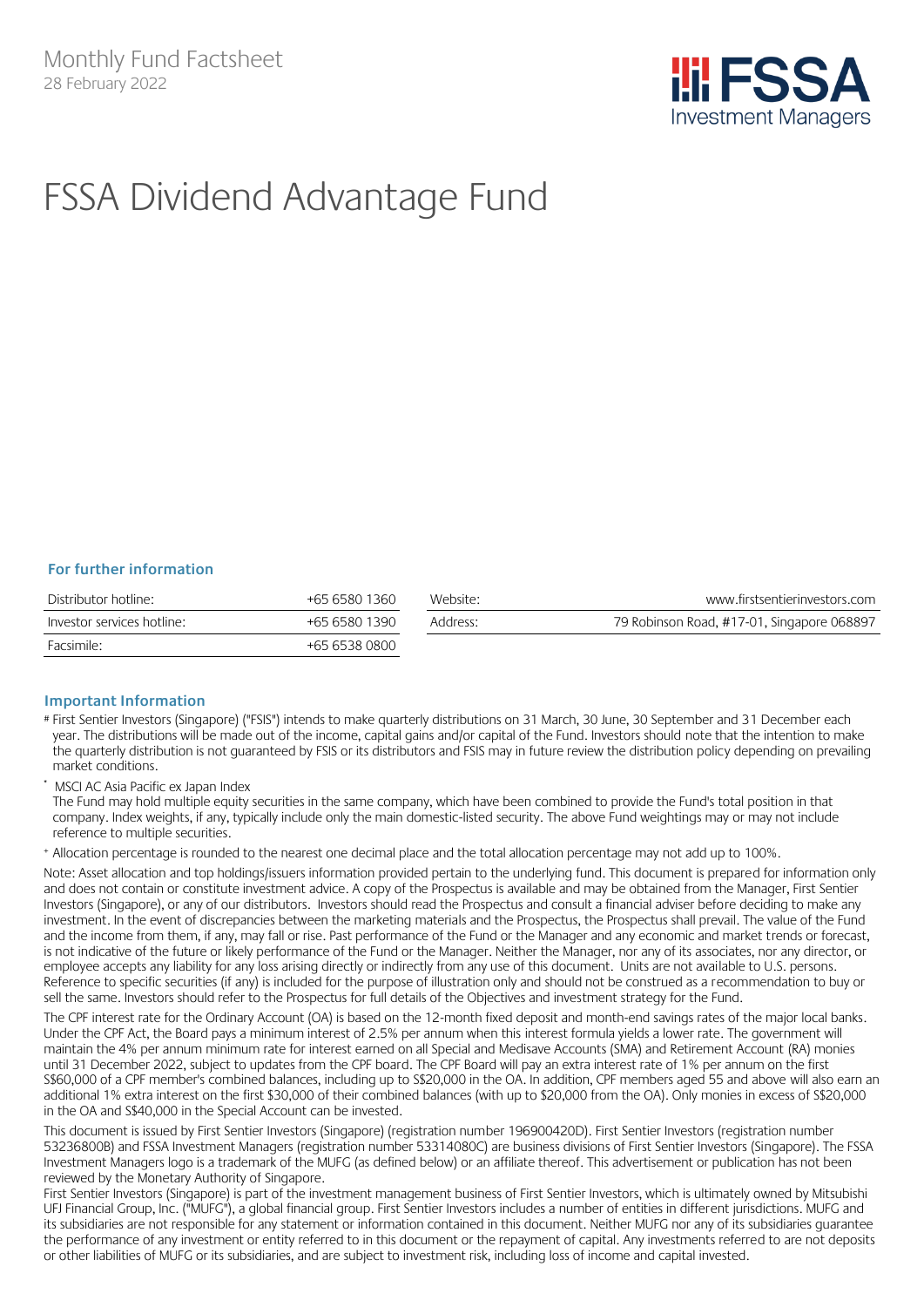# Monthly Fund Factsheet (in USD)◊ 28 February 2022

**Scan QR code offering documents**



# FSSA Dividend Advantage Fund

### **Objectives and investment strategy**

The Fund aims to provide investors with regular distributions and long term growth, and invests all or substantially all of its assets in FSSA Asian Equity Plus Fund (the "Underlying Sub-Fund"), under the Dublin registered First Sentier Investors Global Umbrella Fund plc. The Underlying Sub-Fund invests primarily (at least 70% of its net asset value) in equity securities or equity-related securities of companies that are listed, or have their registered offices in, or conduct a majority of their economic activity in the Asia Pacific region (excluding Japan). Such companies will be selected on the basis of their potential dividend growth and long term capital appreciation.

### **Annualised performance in USD (%)**

|                                                  |                 |                     |     |       | <b>Since</b><br>1yr 3yrs 5yrs 10yrs Inception |
|--------------------------------------------------|-----------------|---------------------|-----|-------|-----------------------------------------------|
| Class A (SGD - Q Dist) (Ex<br>initial charges)   |                 | $-6.1$ $8.9$ $10.3$ |     | - 8.6 | 10.7                                          |
| Class A (SGD - Q Dist) (Inc.<br>initial charges) | $-10.8$ 7.0 9.1 |                     |     | 8.0   | 10.3                                          |
| Benchmark*                                       | $-119$          | -7.3                | 8.0 | 5.8   | 8.3                                           |

### **Cumulative performance in USD (%)**

|                                                 | 3 <sub>m</sub> ths |                         |      | <b>Since</b><br>1yr 3yrs 5yrs Inception |
|-------------------------------------------------|--------------------|-------------------------|------|-----------------------------------------|
| Class A (SGD - Q Dist) (Ex<br>initial charges)  |                    | $-4.1$ $-6.1$ 29.0 63.0 |      | 472.6                                   |
| Class A (SGD - Q Dist) (Inc<br>initial charges) |                    | $-8.9 - 10.8$ 22.6 54.9 |      | 444.0                                   |
| Benchmark <sup>*</sup>                          |                    | $-3.2$ $-11.9$ 23.5     | 46 R | 292 R                                   |



### Source: Lipper, First Sentier Investors. Single pricing basis with net income reinvested.

## **Fund information**

| Fund size                     | US\$4,004.2mn            |
|-------------------------------|--------------------------|
|                               | Monday to Friday         |
| Dealing                       | (except public holidays) |
| Minimum initial investment    | US\$1,000                |
| Minimum subsequent investment | US\$100                  |
| Management fee                | 1.5%p.a.                 |
| Initial charge                | 5.0% (Cash)              |

### **Asset allocation (%)†**

| Country              | % |                  | %    |                            | %    |
|----------------------|---|------------------|------|----------------------------|------|
| China                |   | $25.7$ India     |      | 18.8 Taiwan                | 11.3 |
| South Korea          |   | 8.7 Japan        |      | 7.5 Hong Kong              | 6.6  |
| Singapore            |   | 4.4 Indonesia    |      | 4.3 Philippines            | 3.5  |
| Australia            |   | 3.3 Other        |      | 5.0 Liquidity              | 0.9  |
|                      |   |                  |      |                            |      |
| Sector               | % |                  | %    |                            | %    |
| <b>Financials</b>    |   | 24.2 Info. Tech. | 19.7 | Consumer<br><b>Staples</b> | 14.9 |
| Consumer<br>Discret. |   | 12.5 Health Care |      | 9.4 Comms Services         | 6.7  |
| Industrials          |   | 6.7 Real Estate  |      | 2.2 Utilities              | 1.6  |
| Materials            |   | 1.3 Liquidity    | 0.9  |                            |      |

### **Top 10 company holdings (%)**

| Security name                     | Sector              | %   |
|-----------------------------------|---------------------|-----|
| Taiwan Semiconductor (TSMC)       | (Info. Tech.)       | 5.9 |
| <b>HDFC Bank</b>                  | (Financials)        | 5.4 |
| Tencent Holdings Ltd.             | (Comms Services)    | 3.9 |
| Samsung Electronics Co Ltd Pfd NV | (Info. Tech.)       | 3.6 |
| <b>CSL</b>                        | (Health Care)       | 3.3 |
| PT Bank Central Asia Tbk          | (Financials)        | 3.2 |
| Midea Group                       | (Consumer Discret.) | 3.1 |
| ResMed                            | (Health Care)       | 3.0 |
| Tata Consultancy Serv. Ltd        | (Info. Tech.)       | 2.9 |
| <b>ICICI Bank</b>                 | (Financials)        | 2.9 |

### **Available share classes**

| Share Class Inception                        | NAV Price            | Distribution<br>Frequency# ISIN Code |              |
|----------------------------------------------|----------------------|--------------------------------------|--------------|
| Class A (Dist) $\frac{20 \text{ Dec}}{2004}$ | US\$1.5736 Ouarterly |                                      | SG9999002083 |